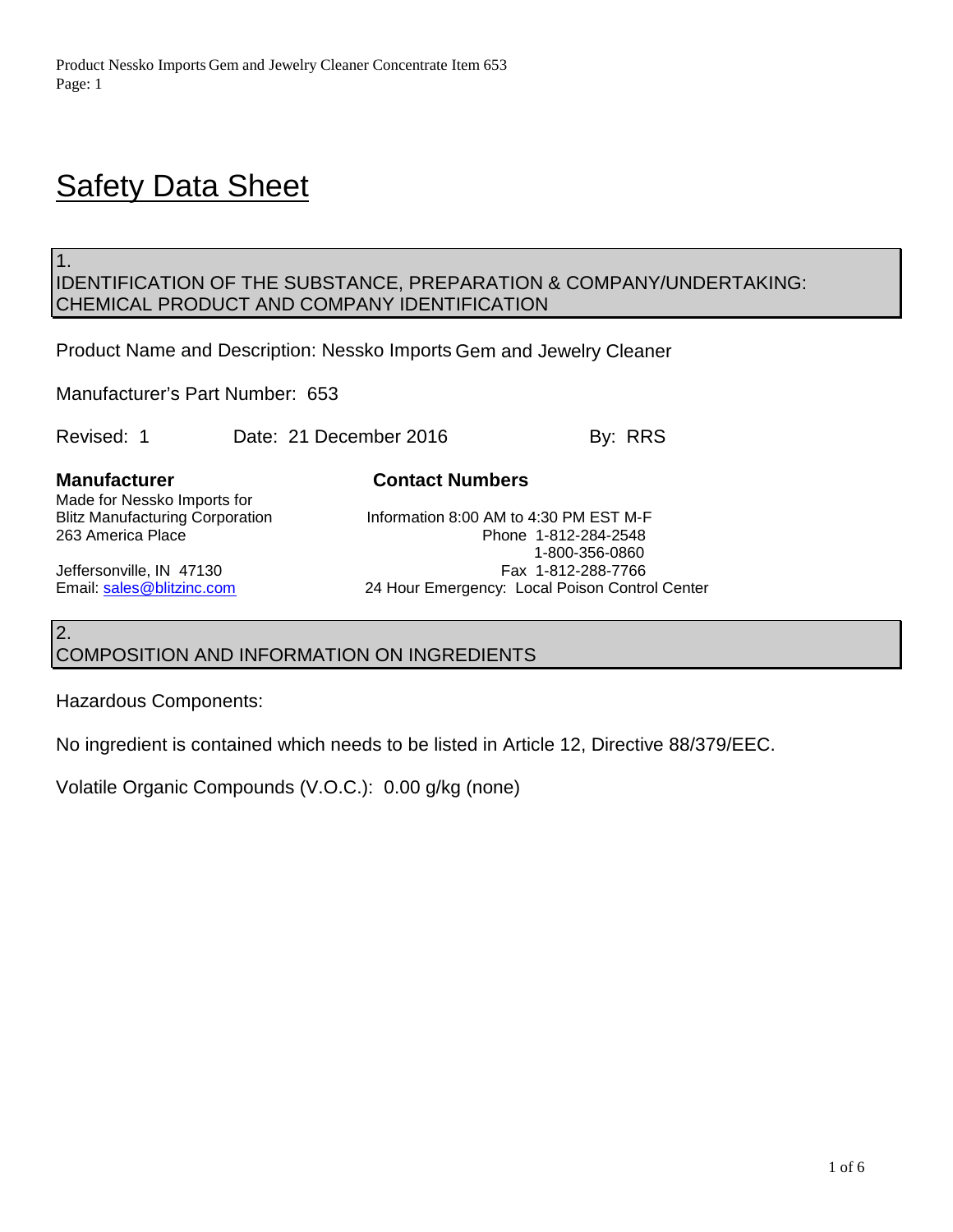#### 3. HAZARDS IDENTIFICATION

Emergency Overview: Not hazardous. Contains no alcohol, no ammonia. This item consists of a labeled jar containing a liquid - a sudsy solution - in order to clean dirt or grime from jewelry. No know hazards from ingestion are known. There are small parts present that could be considered choking hazards if ingested by child, pet, or others.

Risk phrases: none Signal word: none

Potential Health Effects:

No known dermatological or sensitization issues have arisen with this product.

- Eyes: May cause mild irritation in rare cases of some individuals sensitive to soap, if rubbed in eyes. Skin: May cause mild irritation in individuals with a history of dermatological problems with soap.
- Inhalation: The liquid has no unpleasant fumes. If liquid should be inhaled, clear passageways with kleenex.
- Ingestion: Cannot be ingested by accident. (S2) Keep out of reach of children. Contains small plastic parts.

#### 4. FIRST AID MEASURES

- Eyes: If liquid gets in eyes, flush gently with potable water for 10-15 minutes. If redness persists, see a physician or ophthalmologist.
- Skin: Rinse skin with water and, if necessary, a mild dermatological soap. If redness develops seek a physician or dermatologist. May apply: (S26) In case of contact with eyes, rinse immediately with plenty of water and seek medical advice.

Inhalation: Cannot be inhaled.

Ingestion: Contact physician, immediately if an infant is involved.

Keep small parts away from children and pets.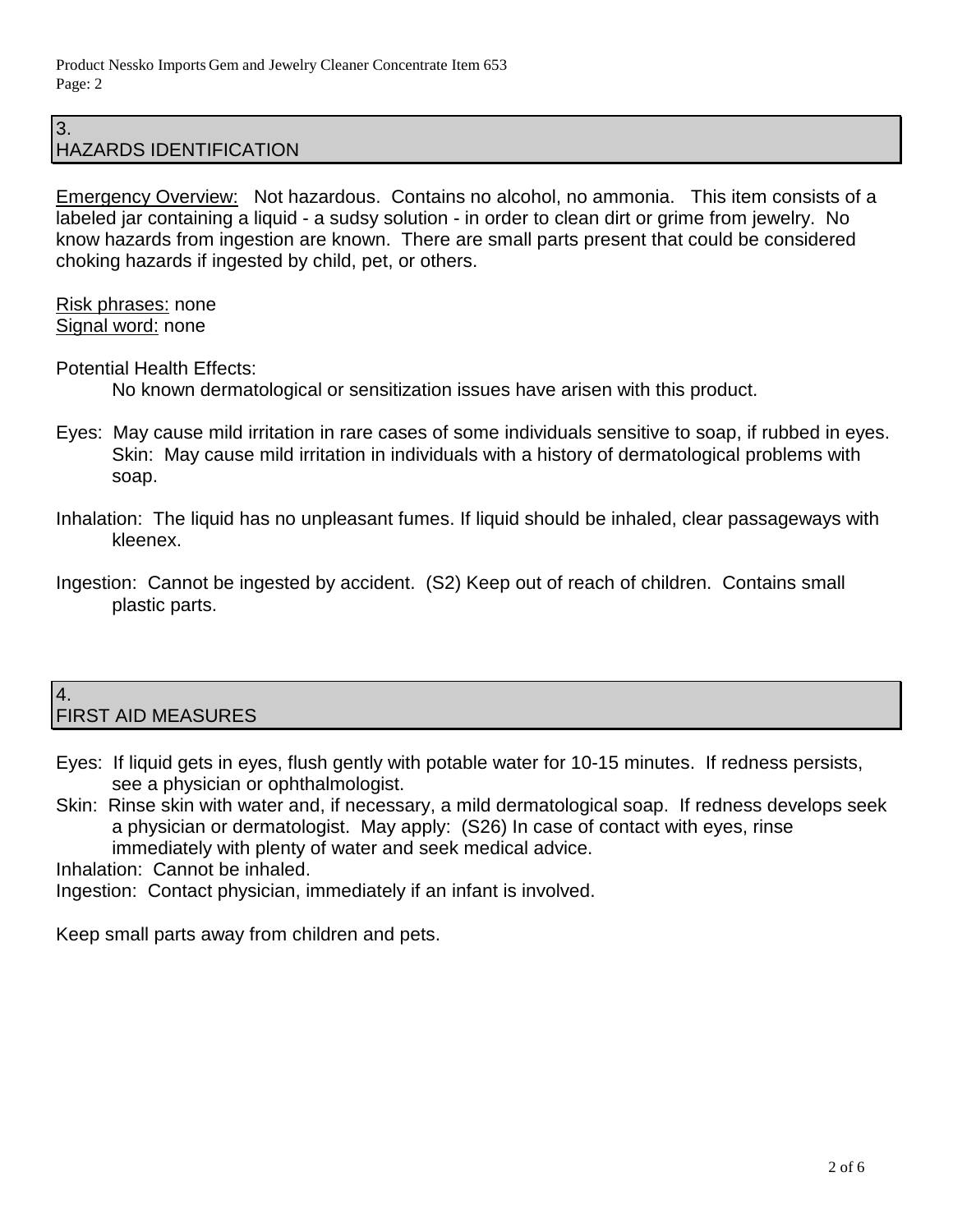#### 5. FIRE FIGHTING MEASURES

Flammability: Container and parts are made of various plastic components, and liquid ingredients mostly consist of water (>90%). Plastic components can melt (>100 C) or burn in intense heat or flame.

Flash point: >212 F. Extinguishing media: Whatever surrounding fire requires. Liquid will not burn. Special fire fighting procedures: as with any liquid. Fire and explosion hazard: none. Combustion products: steam (water) and carbon dioxide.

### 6. ACCIDENTAL RELEASE MEASURES

Dispose of in a sanitary manner. Packaging may be recyclable in your area (see components for recycling symbols).

If this product spills, it is slippery (soapy). Do not walk on it. It can be absorbed by paper towels or any sawdust or absorbent powder. Keep away from calcium containing floors such as marble or limestone, since this liquid has a chelating agent that may etch soft stone.

Materials can be discarded in waste receptacles or the liquid portion disposed of in sanitary manner conveying to sewer.

### 7. HANDLING AND STORAGE

Keep stored in a cool, dry place. (S2) Keep out of reach of children. Adding water dilutes the product and makes ineffective. If frozen, thaw, and then shake. Never heat or boil, since heated water may scald.

### 8. EXPOSURE CONTROL AND PERSONSAL PROTECTION

As a convenience, plastic gloves can be worn, but not necessary. As jewelry is washed or cleaned, the solution will become murky and dark form the dirt. If splashed, this may not wash out of some fabrics. No personal protection or special conditions are usually required for this product. When solution is dark, it can be discarded.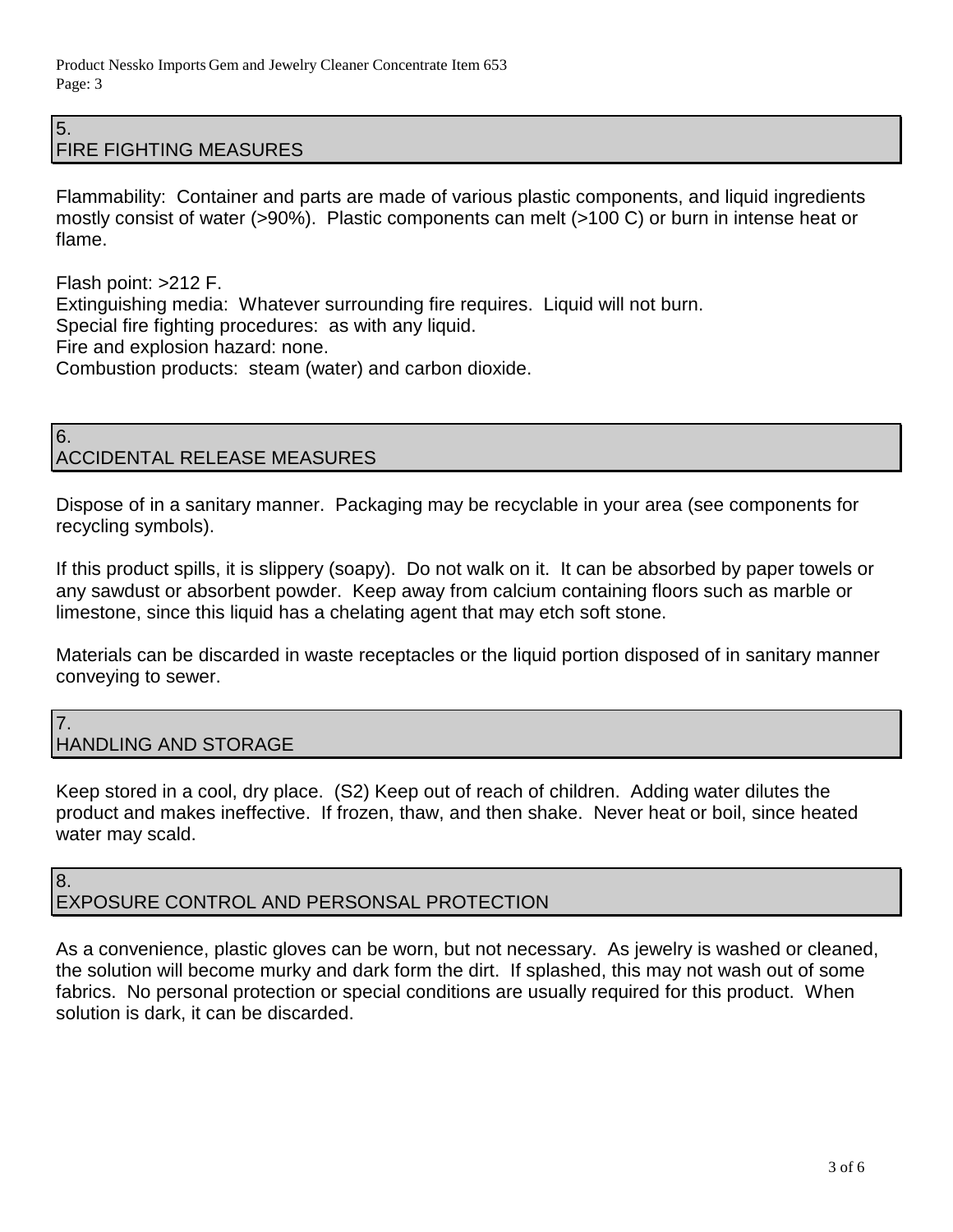Product Nessko Imports Gem and Jewelry Cleaner Concentrate Item 653 Page: 4

#### 9. PHYSICAL AND CHEMICAL PROPERTIES

Appearance: Opaque liquid. Odor: Typical soap like odor, if any. Specific gravity: about 1.0. Boiling point: >212 F (>100 C) Freeze point:  $<$ 32 F  $(<$ 0 C) Solubility in water: infinitely dilutable. pH: Full strength- 9.5 to 10.0. Diluted- minimum 8.8 Contains no alcohol. Contains no ammonia. VOC's: none (Nutrient value: non-existent. Not created for ingestion.)

# 10. STABILITY AND REACTIVITY

## Stable.

Inert, but do not add water or boil. If frozen, thaw slowly, and then shake. Do not mix with any other chemical or cleaning material as this may damage your delicate stones. May apply: (S30) Never add water to this product.

This solution is not recommended for use on soft gems such as pearls, opals, coral, lapis lazuli, turquoise, malachite, ivory. This product has a chelating agent which will etch calcium containing items. Gold alloyed with zinc should be soaked precisely according to instructions on label. Soak no longer than instructions state.

#### 11. TOXICOLOGICAL INFORMATION

No toxicological data has been generated for this material. It is not toxic and not hazardous. It contains no ingredients which are known to be detrimental.

Carcinogens: None known, none listed by OSHA, IARC, or other agencies. Chronic: None known. No health effects from long term exposure have been noted. Acute Values: None have been reported, or known.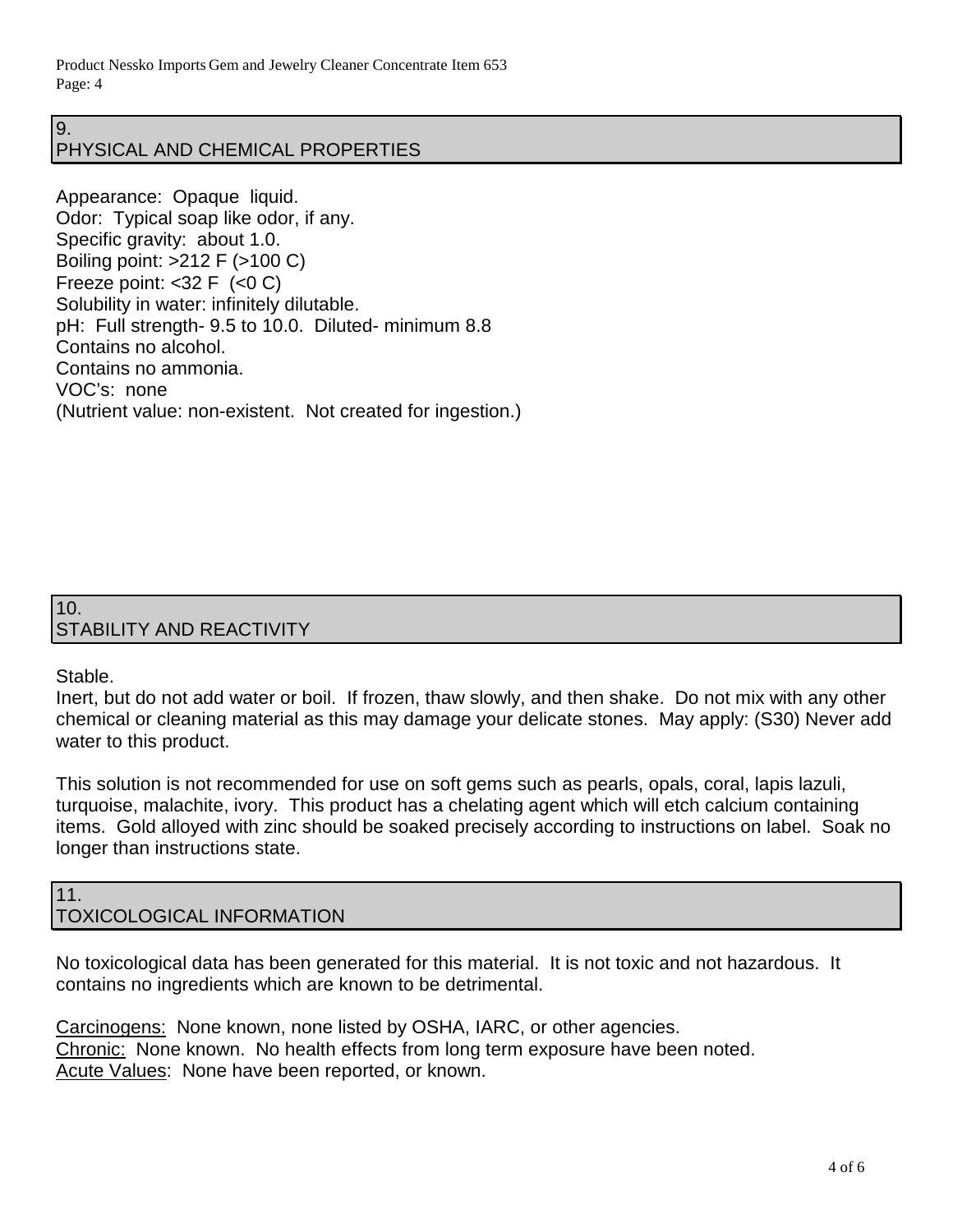#### 12. ECOLOGICAL INFORMATION

This product has never been found to present environmental or ecological problems. Use according to instructions. Dispose of in a sanitary and responsible manner. It contains no ingredients which are known to be detrimental. It has no alcohol or ammonia.

Aquatic toxicity: None known. Liquid is immediately and infinitely diluted when exposed to large volumes of water. Physical parts may remain in aquatic environments indefinitely, do not discard except in normal trash receptacles. Do not discard to environment.

Terrestrial toxicity: None known. Physical parts may remain in terrestrial environments indefinitely, do not discard except in normal trash receptacles. Do not discard to environment.

Degradability: Plastic parts are not known to degrade. Recycle when possible.

#### 13. DISPOSAL CONSIDERATIONS

Packaging may be recyclable in your area. Dispose of in a sanitary manner. Do not dispose of to environment.

# 14.

# TRANSPORT INFORMATION

See bill of laden for appropriate DOT regulations. No special requirements. UN number: none. Harmonized code: 3402.20.0000

#### 15. REGULATORY INFORMATION

This product is not regulated and is not toxic.

#### 16. OTHER INFORMATION

Refer to the product label for instructions, cautions and directions. Some "S" phrases are listed for reference in sections above. This SDS/MSDS is written to the best knowledge and practices known to the manufacturer. Directives consulted: 88/379/EEC; 67/548/EEC; 79/831/EEC; 29 CFR 1910; 30 CFR 47 sub F; 40 CFR 370 and others.

Reason for update: Modification of the harmonized code.